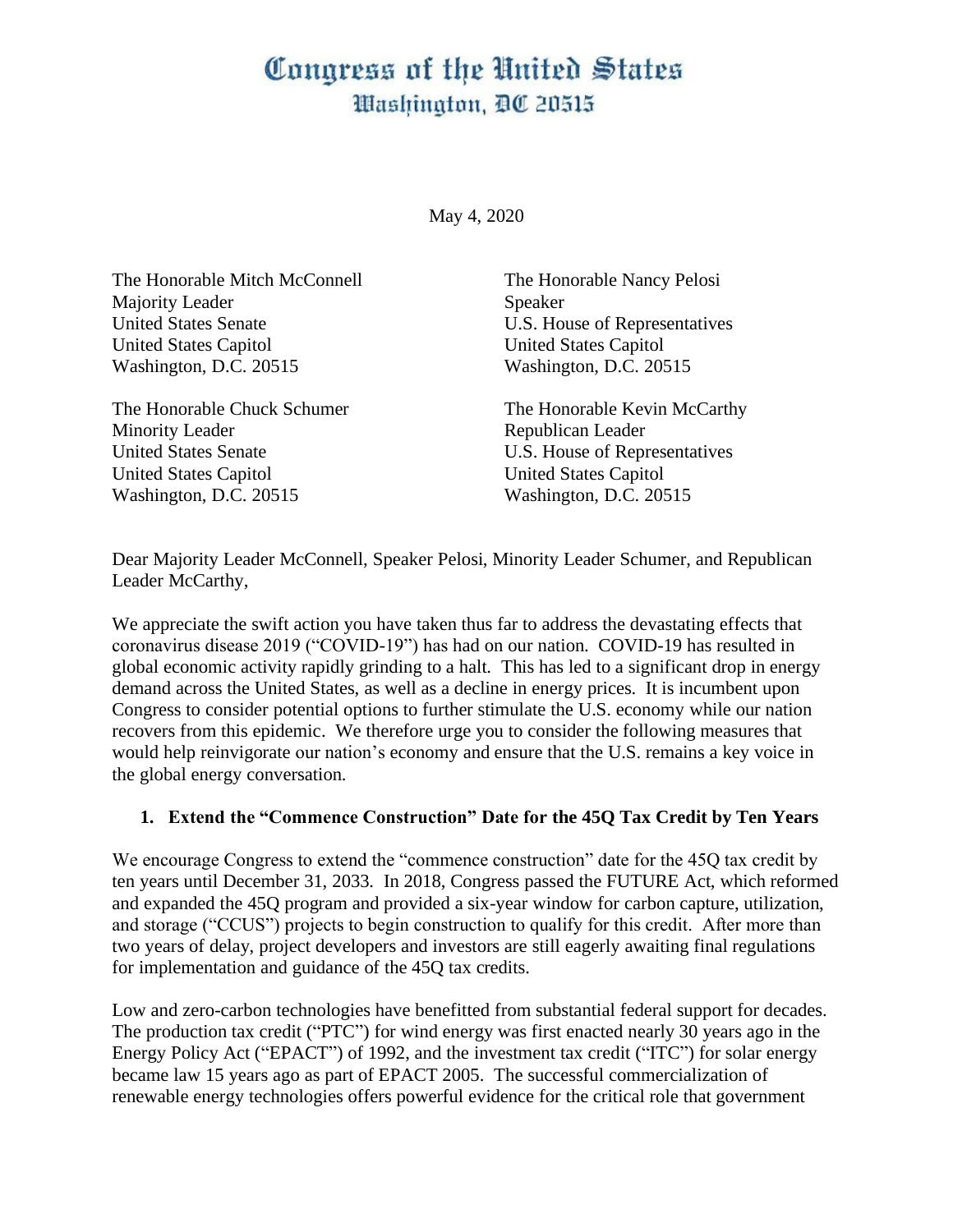incentives play in scaling up needed technology deployment when given sufficient time to leverage private capital in the marketplace.

Given the fact that the window for projects to begin construction and quality for the 45Q tax credit has now shrunk to less than four years, it is important that the "commence construction" date be extended in order to provide certainty to project developers and investors and ensure greater deployment of carbon capture over all sectors in the years to come. A 10-year extension would allow these large, capital-intensive projects ample time to plan, design, permit, and begin construction.

## **2. Enact the "Carbon Capture Modernization Act"**

We also encourage Congress to include S. 407 and H.R. 1796, the "Carbon Capture Modernization Act," in any forthcoming relief package. Congress authorized \$1.3 billion in ITCs in 2005 which were designed to significantly improve coal generation efficiency and reduce emissions. Congress authorized an additional \$1.25 billion in ITCs in 2008, on the basis, however, that a project installs CCUS in order to qualify. Unfortunately, Congress did not remove the 2005 efficiency requirements when it added the CCUS requirement in 2008, thus rendering the ITCs ineffective for retrofit projects.

By enacting the "Carbon Capture Modernization Act," Congress would remove the 2005 energy efficiency requirements and make additional technical changes to the qualifying ITC criteria. These changes, coupled with direct pay or an offset of the 48A ITC from the Base Erosion and Anti-Abuse Tax ("BEAT") would unlock nearly \$2 billion in ITCs and support the application of carbon capture retrofits at existing coal plants and help offset the upfront capital investment that is needed to secure financing for projects. This will be necessary as private firms will not be able to take financial risk in large infrastructure projects as our economy recovers.

#### **3. Implement Direct Pay or an Offset from the BEAT for the 45Q and 48A Tax Credits**

Many project developers do not have tax liability to full monetize tax credits. Direct pay is one mechanism that can help to fully monetize tax credits by avoiding the need for tax equity partnerships. Implementing direct pay would enable 48A or 45Q tax credit recipients to receive a direct cash payment from the Treasury instead of resorting to the tax equity market to provide a discounted tax credit. This would provide substantial benefit to project developers, particularly as CCUS projects remain more challenging to finance than wind or solar projects.

The BEAT established a new minimum tax designed to prevent U.S. companies with at least \$500 million in gross receipts from eliminating or significantly reducing their U.S. tax base, and under current law, the 45Q and 48A tax credits are not allowed as an offset to the BEAT. This deters financial institutions that have potential exposure under the BEAT from investing in CCUS projects, as many owners of energy development projects do not have tax liability, so investors that do are needed in order to monetize the tax credits in a CCUS project. Therefore, amending the BEAT to offset 100% of 48A and 45Q tax credits and allow this treatment to extend beyond 2025 would be another mechanism to draw investment in projects.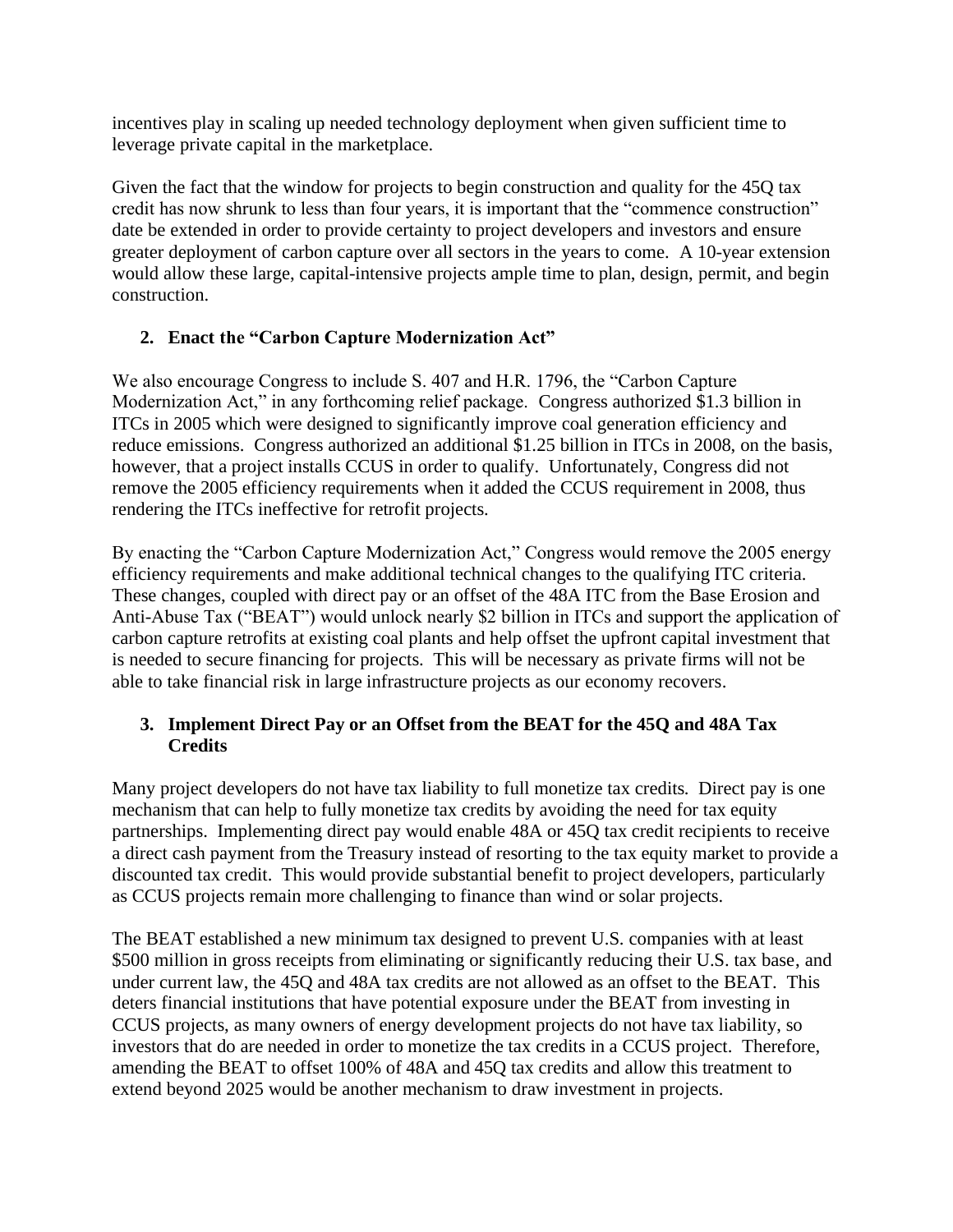Many rural electric cooperatives and public power entities, who do not pay taxes and cannot benefit from the tax credit themselves, are leading in the development of carbon capture projects, so it is incredibly important that we ensure that tax credits can be fully monetized for the development of a CCUS project either through direct pay or an offset from BEAT.

## **4. Funding for Commercial Demonstration Grants**

Congress should consider providing \$8 billion that would allow the U.S. Department of Energy ("DOE") to fund a minimum of 15 CCUS projects. There are at least fifteen projects across our nation that are currently developing Front-End Engineering and Design ("FEED") studies or pre-FEED studies. These FEED studies provide the techno-economic basis for developing each project's design and cost and will enable project developers to move forward with their efforts. Further, each project would be subject to the statutory 50/50 cost share and be eligible to receive 45Q tax credits.

It is important to note that the American Recovery and Investment Act of 2009 ("Recovery Act") provided roughly \$2.3 billion for DOE to undertake large-scale CCUS projects, on top of the original \$700 million for these projects. This total fell far short of the \$13.3 billion and \$19 billion that the Recovery Act provided for renewable energy and energy efficiency programs, respectively.

Similar to an ITC, this funding would offset the upfront capital requirements and incentivize private investment in projects. Without such funds, projects like PetraNova, Port Arthur, and Archer Daniels Midland would not be successful. Additional CCUS projects are now readying to deploy, and an investment of \$8 billion would incentivize this critically necessary industry. When combined with the 45Q tax credit, these CCUS projects would undoubtedly jumpstart the CCUS industry nationwide, assist the U.S. as it seeks to meet its decarbonization objects, and position the United States as a world leader in the CCUS industry.

# **5. Increase Funding for CarbonSAFE Projects**

Congress should also consider providing an additional \$540 million for projects that are part of DOE's Carbon Storage Assurance Facility Enterprise ("CarbonSAFE") initiative, which focuses on the development of geologic storage sites for the storage of over 50 million metric tons of carbon dioxide ("CO2") from industrial sources.

CarbonSAFE projects will improve the understanding of project screening, site selection, characterization, and baseline monitoring, verification, accounting and assessment procedures, as well as the information necessary to submit appropriate permits and design injection and monitoring strategies for commercial-scale projects, and will integrate carbon capture projects and sources of CO2 with the CarbonSAFE storage projects. Several of the CCUS projects that are in the FEED study phase would act as the sources of the CO2 for the active CarbonSAFE projects.

There are currently six active projects in Phase II of the CarbonSAFE program. Late last year, DOE solicited proposals for combined Phase II and III projects. Due to limited funding, DOE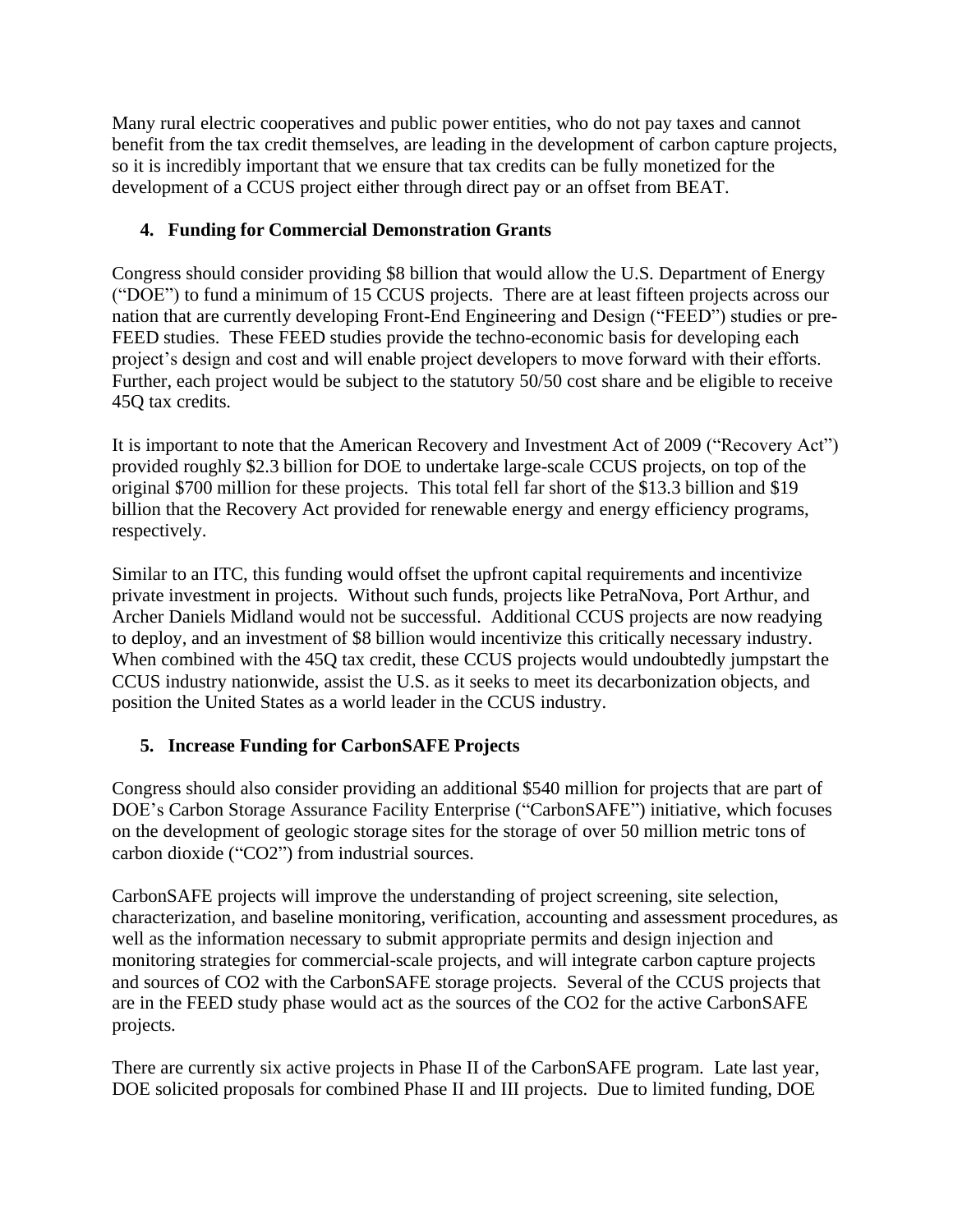intends to select only 2-4 projects to move into Phase II and III. The additional \$540 million would allow DOE to expedite awards on Phase III applications that promise near term execution of 1MM tons/year CO2 storage and simultaneously fund Phase IV for those projects. Funding would also allow an additional four projects to be funded to accelerate the combined Phase II and III efforts and invite applications to fully fund projects also through Phase IV.

Thank you for your attention to this important issue and look forward to working with you to strengthen America's energy independence.

Sincerely,

MUB. MIT

David B. McKinley, P.E. Marc Veasey Member of Congress Member of Congress

Chai Bustos

Cheri Bustos Kelly Armstrong Member of Congress Member of Congress

Henry Gellar

) ita

Scott R. Tipton Alex X. Mooney

Henry Cuellar Christopher H. Smith Member of Congress Member of Congress

alex X Morney

Member of Congress Member of Congress